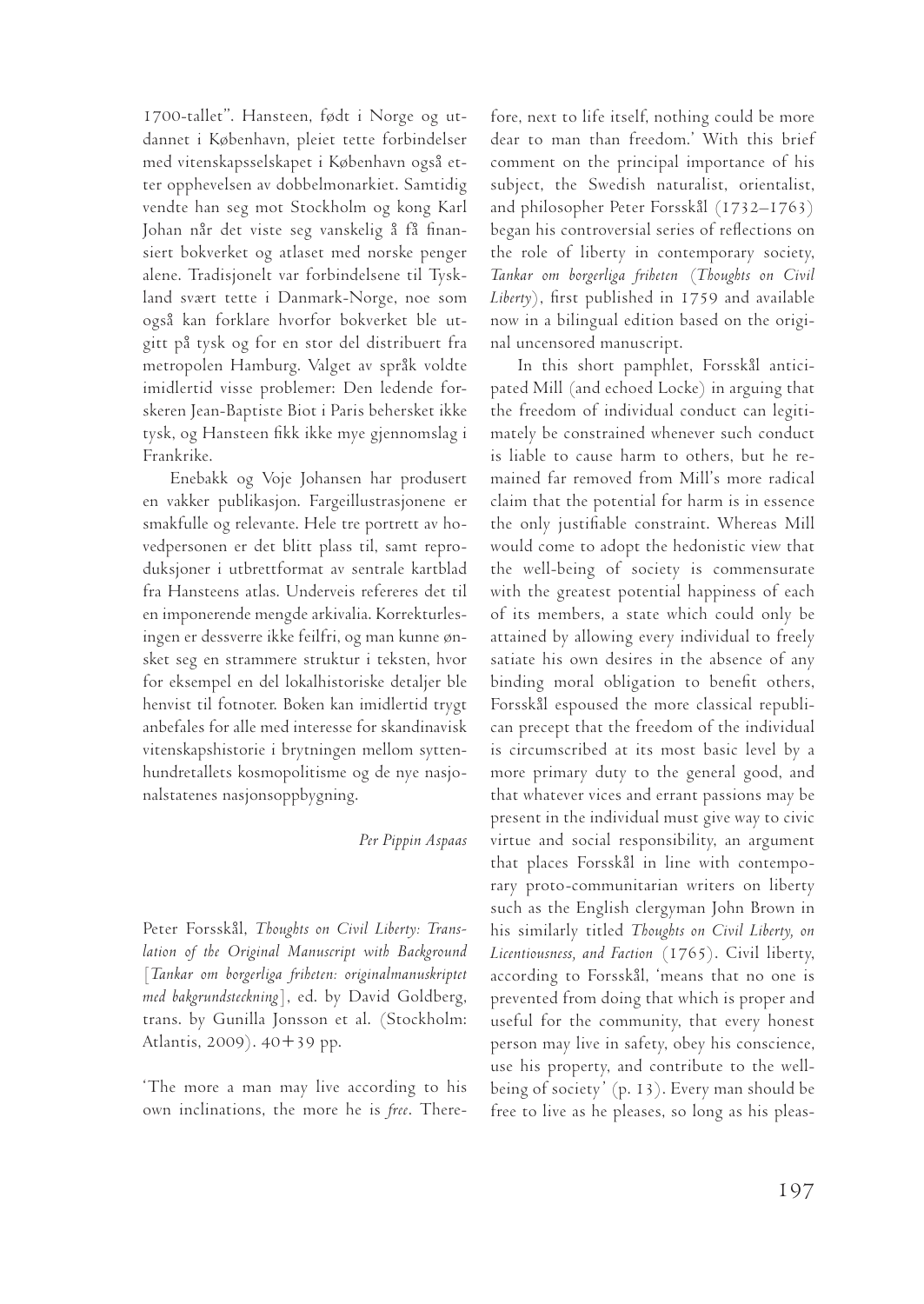ures do not conflict with the communal principles of propriety, utility, and virtue.

But if Forsskål remained somewhat reserved in his determination of the philosophical basis of liberty in general terms, he was more insurgent in his discussion of how liberty should be manifested in particular areas of civil life. Unlike Brown, Forsskål was opposed to the notion that freedom of expression runs counter to the common good, and that society is best served by the strict regulation of thought and opinion in the public sphere. At the centre of the pamphlet he placed an impassioned defence of the freedom of the written word. Part of his argument, aimed at persuading the ruling powers to dissolve the office of the Censor Librorum, was expressed in terms of political expedience: Violent uprisings can often be prevented by allowing dissidents to vent their grievances in writing, whereas censorship often serves to produce desperate men compelled to take increasingly desperate measures to express their discontent. The core of his defence, however, was grounded in a belief in the curative power of human rationality. Drawing on the deep wellspring of optimism that characterized much of the Age of Reason, Forsskål argued that public opinion is self-correcting when it is allowed to develop through the free and open exchange of ideas by rational individuals. No one with a stake in truth, he assured his readers, has anything to fear from public debate: 'Divine revelations, wise fundamental laws and the honour of private individuals cannot suffer any dangerous damage by such freedom of expression. Because truth always wins when it is allowed to be denied and defended equally' (p. 16).

The remainder of the pamphlet discusses various reforms that Forsskål felt should be implemented in Sweden to ensure that the basic preconditions for civil liberty were met, including the more equitable distribution of private property, the dissolution of privileges for the hereditary nobility, means-based taxation, and state-funded vocational training open to all citizens.

The text is accompanied by a preface by David Goldberg, an introduction by Gunilla Jonsson, and a background essay by Thomas von Vegesack, who does an admirable job of placing *Thoughts on Civil Liberty* in the context of Forsskål's life and the political climate of eighteenth-century Sweden.

Goldberg relates that no less than nine individuals contributed to the English translation, a remarkable effort for a text running ten pages in print. For the most part, the translators have succeeded in combining precision with general fluency. Care has been taken to locate historically consistent English equivalents for Forsskål's terms, and only in a few instances can the translators' choices be called into question. Yet if Atlantis should decide to continue to publish historically significant works of Swedish thought for an English-speaking audience—and it is the sincere hope of this reviewer that it does—it is recommended that greater care be devoted to style and usage, particularly in the proofing stage. Forsskål composed his pamphlet in an intellectual climate in which the force of an idea was inextricably linked with the force of the language in which it was expressed. Accordingly, the author's arguments lose some of their potency in a translation containing faulty punctuation, pronoun-reference errors, and misplaced modifiers ('The kings of Barbary play unpunished with the lives of their subjects, being regarded as holy.'). Although none of these occasional lapses serves to prevent a coherent reading of the text, one should expect a short translation that has passed through so many hands to have more polish. The remedy for the future is to enlist the services of a professional copy-editor possessing native fluency and adhering to the conventions laid out in an established style and usage guide.

Rough edges aside, *Thoughts on Civil Liberty* is a welcome addition to the library of